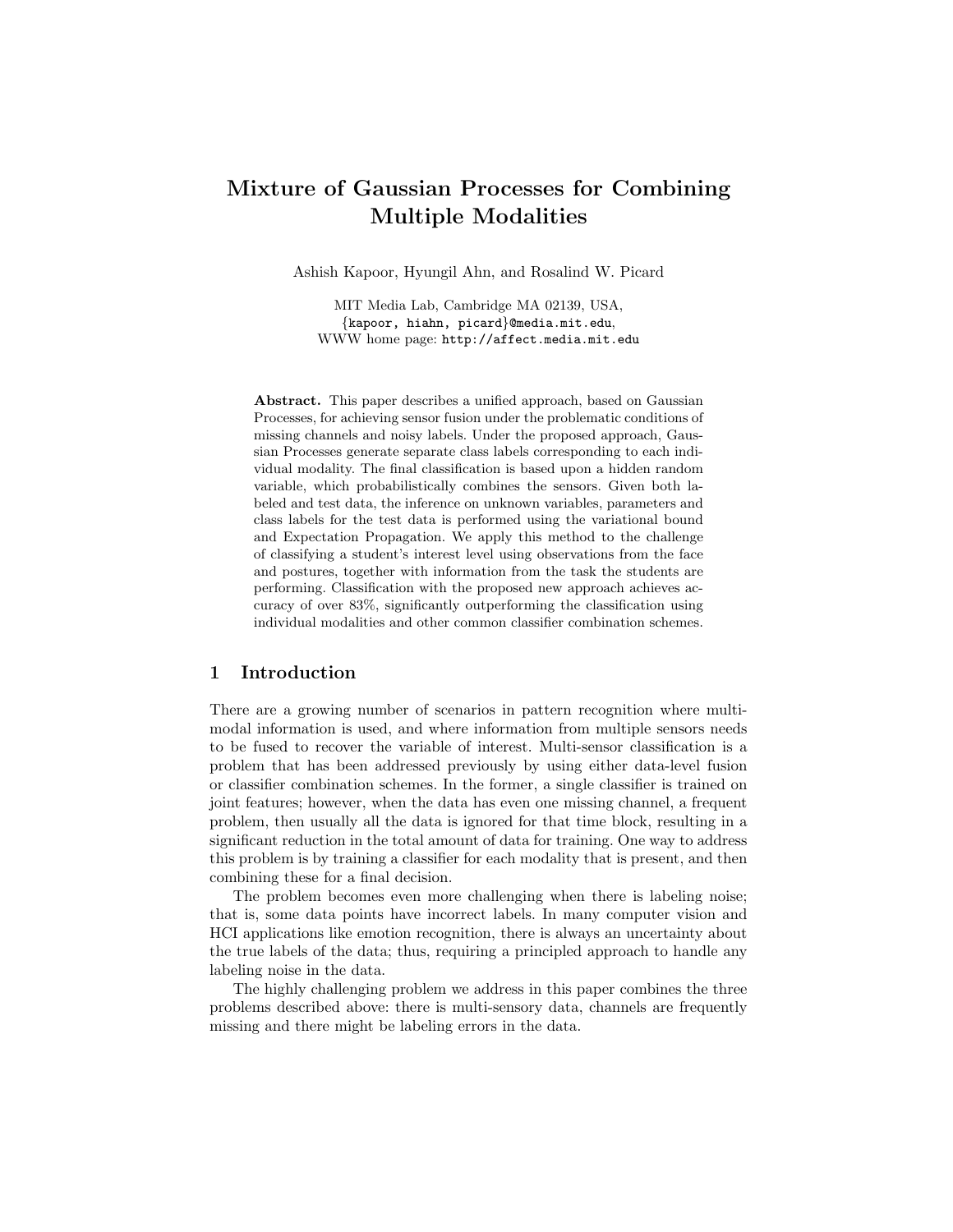We address this challenging problem in a Bayesian framework using a combination of Expectation Propagation [9] and variational approximate inference [1]. The framework utilizes a mixture of Gaussian Processes, where the classification using each channel is learned via Expectation Propagation, a technique for approximate Bayesian inference. The resulting posterior over each classification function is a product of Gaussians and can be updated very quickly. We evaluate the multi-sensor classification scheme on the task of detecting the affective state of interest in children trying to solve a puzzle, combining sensory information from the face, the postures and the state of the puzzle task, to infer the student's state. The proposed unified approach achieves a significantly better recognition accuracy than classification based on individual channels and the standard classifier combination methods. Also, on the affect data set we found that the standard classifier combination rules, which are justified using the probability theory, work better when the individual classifiers are probabilistic (as in the Gaussian Process classification) as opposed to the SVM.

#### 1.1 Previous Work

There are many methods, including Boosting [12] and Bagging [2], which generate an ensemble of classifiers by choosing different samples from the training set. These methods require a common set of training data, which is a set of joint vectors formed by stacking the features extracted from all the modalities into one big vector. As mentioned earlier, often in multi-sensor fusion problems the training data has missing channels and labels; thus most of the data cannot be used to form a common set of training data. Similarly, most of the data remains unused in "feature-level fusion," where a single classifier is trained on joint features.

Kittler et al. [7] have described a common framework for combining classifiers and provided theoretical justification for using simple operators such as majority vote, sum, product, maximum and minimum. Hong and Jain [4] have used a similar framework to fuse multiple modalities for personal identification. Similarly, Han and Bhanu [3] also perform rule-based fusion for gait-based human recognition. One problem with these fixed rules is that, it is difficult to predict which rule would perform best. Then there are methods, such as layered HMMs proposed by Oliver et al. [10], which perform decision fusion and sensor selection depending upon utility functions and stacked classifiers. One main disadvantage of using stacked based classification is that these methods require a large amount of labeled training data. There are other mixture-of-experts [5] and critic-driven approaches [8] where base-level classifiers (experts) are combined using second level classifiers (critics or gating functions) that predict how well an expert is going to perform on the current input. To make a classifier selection, the critic can either look at the current input or base its decision upon some other contextual features as well. For example, Toyama and Horvitz [13] demonstrate a head tracking system based on multiple algorithms, that uses contextual features as reliability indicators for the different tracking algorithms. The framework described by us in this paper is also based on sensor-selection and is most similar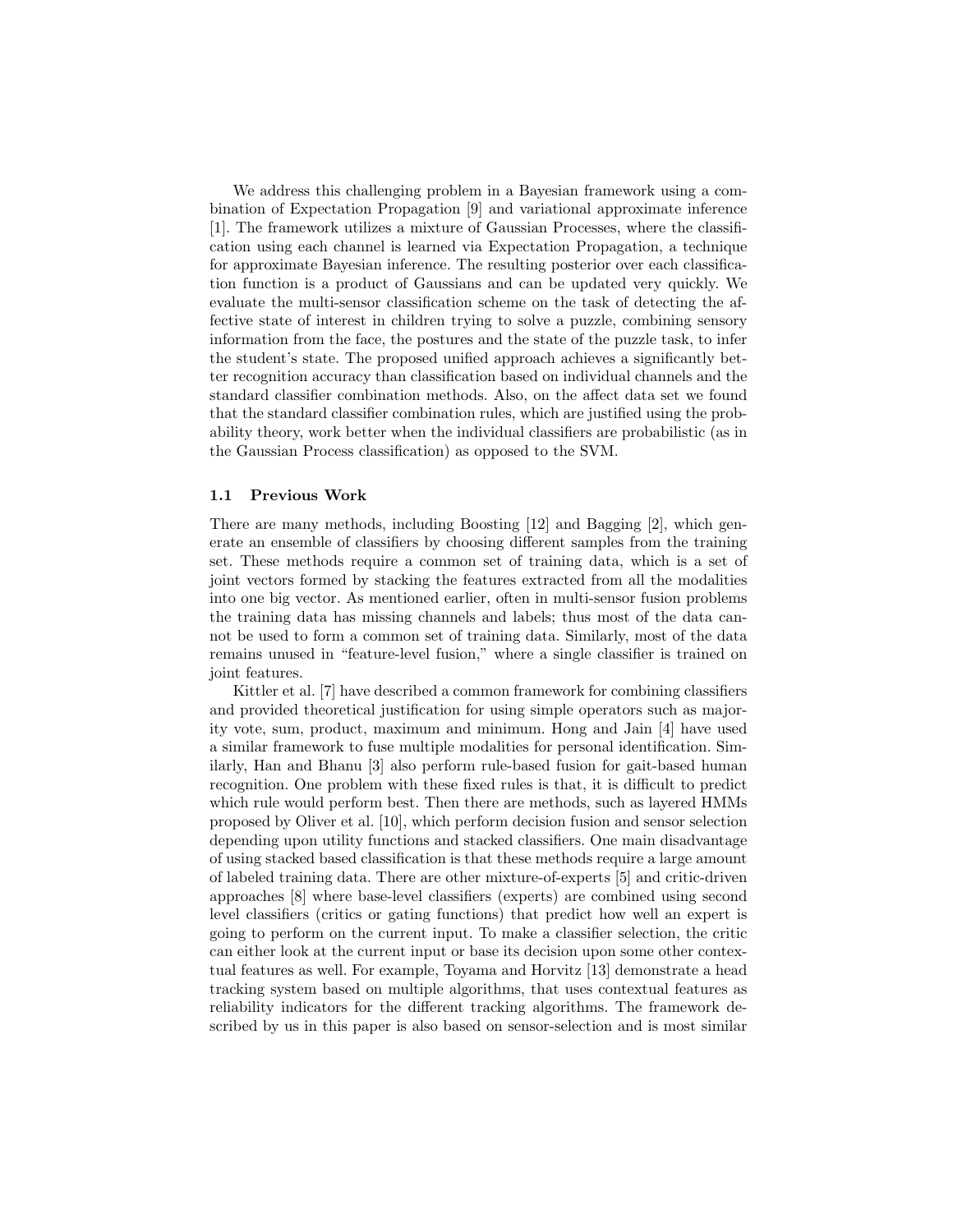to Tresp [14], where the mixture of Gaussian Processes is described. The key differences include classification based on Gaussian Process rather than regression; also, we use Expectation Propagation for Gaussian Process classification and our classification likelihood is robust to labeling errors and noise. Our framework is also capable of quickly re-learning the classification given updated label associations. Further, we provide a complete Bayesian treatment of the problem rather than using a maximum-likelihood training.

# 2 Our Approach

Figure 1 shows the model we follow to solve the problem. In the figure, the data  $\mathbf{x}^p$  from P different sensors generate soft class labels y. The switching variable λ, determines modalities that finally decide the hard class label  $t \in \{1, -1\}$ . In section 2.1, we first review classification using Gaussian Process (GP). Section 2.2 then extends the idea to a Mixture of Gaussian Processes and describes how to handle multiple modalities in the same Bayesian framework.



#### PSfrag replacements

Fig. 1. A mixture of Gaussian Processes for p sensors

#### 2.1 Gaussian Process Classification

Assume we are given a set of labeled data points  $\mathbf{X} = {\mathbf{x}_1, ..., \mathbf{x}_n}$ , with class labels  $\mathbf{t} = \{t_1, ..., t_n\}$ . For two-way classification, the labels are,  $t \in \{-1,1\}$ . Under the Bayesian framework, given an unlabeled point x ∗ , we are interested in the distribution  $p(t^*|\mathbf{X}, \mathbf{t}, \mathbf{x}^*)$ . Here  $t^*$  is a random variable denoting the class label for the point x ∗ . Although, in this paper we only describe how to classify one new point, all the machinery described applies as well to

a set of new points without any additional computational overhead.

The idea behind GP classification is that the hard labels t depend upon hidden soft-labels  $y = \{y_1, ..., y_n\}$ . These hidden soft-labels arise due to application of a function f directly on the input data points (i.e.  $y_i = f(x_i)$   $\forall i \in [1..n]$ ). Further, we assume a Gaussian Process prior on the function  $f$ ; thus, the results y of the evaluation of the function  $f$  on any number of input data points  $\bf{x}$  are jointly Gaussian. Further, the covariance between two outputs  $y_i$  and  $y_j$  can be specified using a kernel function applied to  $\mathbf{x}_i$  and  $\mathbf{x}_j$ . Formally,  $\{y_1, ..., y_n\} \sim N(0, K)$ where K is a *n*-by-*n* kernel matrix with  $K_{ij} = K(\mathbf{x}_i, \mathbf{x}_j)$ .

The observed labels t are assumed to be conditionally independent given the soft labels **y** and each  $t_i$  depends upon  $y_i$  through the conditional distribution:

$$
p(t_i|y_i) = \epsilon + (1 - 2\epsilon)\Phi(y_i \cdot t_i)
$$

Here,  $\epsilon$  is the labeling error rate and  $\Phi(z) = \int_{-\infty}^{z} N(z; 0, 1)$ . Very similar likelihoods have been previously used for Gaussian Process classification [11] and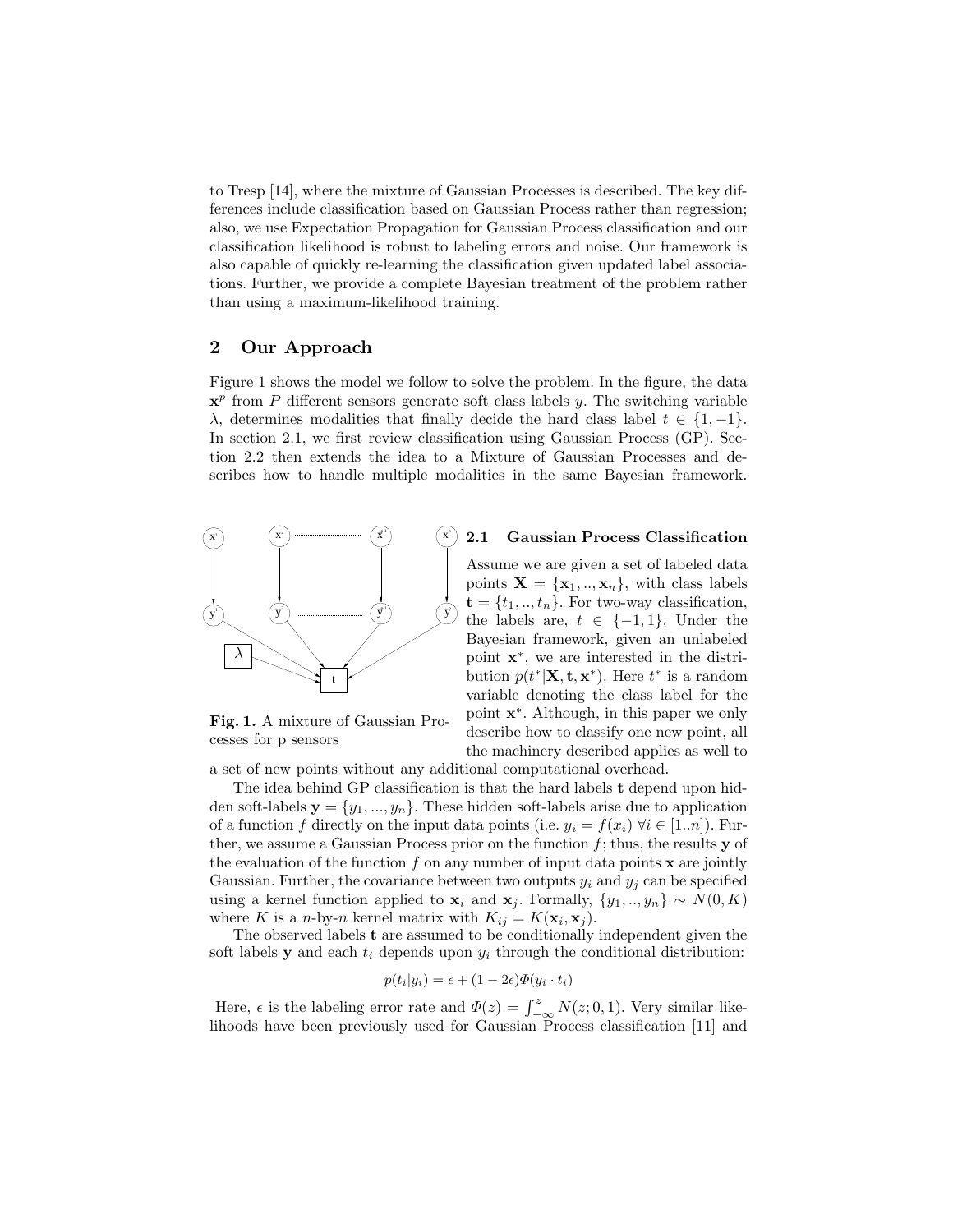Bayes-point machines [9]. The above described likelihood explicitly models the labeling error rate; thus, the model should be more robust to label noise.

Our task is then to infer  $p(t^*|D)$ , where  $D = {\mathbf{X}, \mathbf{t}, \mathbf{x}^*}$ . Specifically:

$$
p(t^*|D) = p(t^*|\mathbf{X}, \mathbf{t}, \mathbf{x}^*) \propto \int_{\mathbf{y}, y^*} p(t^*|\mathbf{y}, y^*) p(\mathbf{y}, y^*|\mathbf{X}, \mathbf{t}, \mathbf{x}^*)
$$
(1)

Where the posterior  $p(\mathbf{y}, y^*|\mathbf{X}, \mathbf{t}, \mathbf{x}^*)$  can be written as:

$$
p(\mathbf{y}, y^*|\mathbf{X}, \mathbf{t}, \mathbf{x}^*) = p(\mathbf{y}, y^*|D) \propto p(\mathbf{y}, y^*|\mathbf{X}, \mathbf{x}^*)p(\mathbf{t}|\mathbf{y})
$$

The term  $p(\mathbf{y}, y^*|\mathbf{X}, \mathbf{x}^*) \sim N(0, K)$  is the GP prior and it enforces a smoothness constraint. The second term,  $p(\mathbf{t}|\mathbf{y})$  incorporates information provided in the labels. In the frameworks described here,  $p(y, y^*|D)$  is approximated as a Gaussian distribution using Expectation Propagation (EP), a technique for approximate Bayesian inference [9]. Assuming conditional independence of labels given the soft-labels,  $p(\mathbf{t}|\mathbf{y})$  can be written as:

$$
p(\mathbf{t}|\mathbf{y}) = \prod_{i=1}^{n} p(t_i|y_i) = \prod_{i=1}^{n} \left[\epsilon + (1 - 2\epsilon)\Phi(y_i \cdot t_i)\right]
$$

The idea behind using EP is to approximate  $P(y, y^*|D)$  as a Gaussian. Although the prior  $p(\mathbf{y}, y^*|\mathbf{X}, \mathbf{x}^*)$  is a Gaussian distribution, the exact posterior is not a Gaussian due to the form of  $p(t|y)$ . Nonetheless, we can use EP to approximate the posterior as a Gaussian. Specifically, the method approximates the terms  $p(t_i|y_i)$  as:

$$
p(t_i|y_i) \approx \tilde{t}_i = s_i \exp(-\frac{1}{2v_i}(y_i \cdot t_i - m_i)^2)
$$
\n<sup>(2)</sup>

EP starts with the GP prior  $N(0,K)$  and incorporates all the approximate terms  $\tilde{t}_i$  to approximate the posterior  $p(\mathbf{y}, y^* | D) = N(\mathbf{M}, \mathbf{V})$  as a Gaussian. For details readers are encouraged to look at [9]. To classify the test point  $\mathbf{x}^*$ , the approximate distribution  $p(y^*|D) \approx N(M^*, V^*)$  can be obtained by marginalizing  $p(\mathbf{y}, y^* | D)$  and then equation 1 can be used:

$$
p(t^*|D) \propto \int_{y^*} p(t^*|y^*) N(M^*, V^*) = \epsilon + (1 - 2\epsilon) \Phi(\frac{M^* \cdot t^*}{\sqrt{(1 + V^*)}})
$$
(3)

#### 2.2 Mixture of Gaussian Processes for Sensor Fusion

Given n data points  $\bar{\mathbf{x}}_1, ..., \bar{\mathbf{x}}_n$ , obtained from P different sensors, our approach follows a mixture of Gaussian Processes model described in figure 1. Let every  $i^{th}$  data point be represented as  $\bar{\mathbf{x}}_i = {\mathbf{x}_i^{(1)}, \dots, \mathbf{x}_i^{(P)}}$ , and the soft labels as  $\bar{\mathbf{y}}_i = \{y_i^{(1)},..,y_i^{(P)}\}$ . Given  $\lambda_i \in \{1,..,P\}$ , the random variable that determines the combination of the channels for the final classification, the classification likelihood can be written as:

$$
P(t_i|\bar{\mathbf{y}}_i,\lambda_i=j) = P(t_i|y_i^{(j)}) = \epsilon + (1-2\epsilon)\Phi(t_i \cdot y_i^{(j)})
$$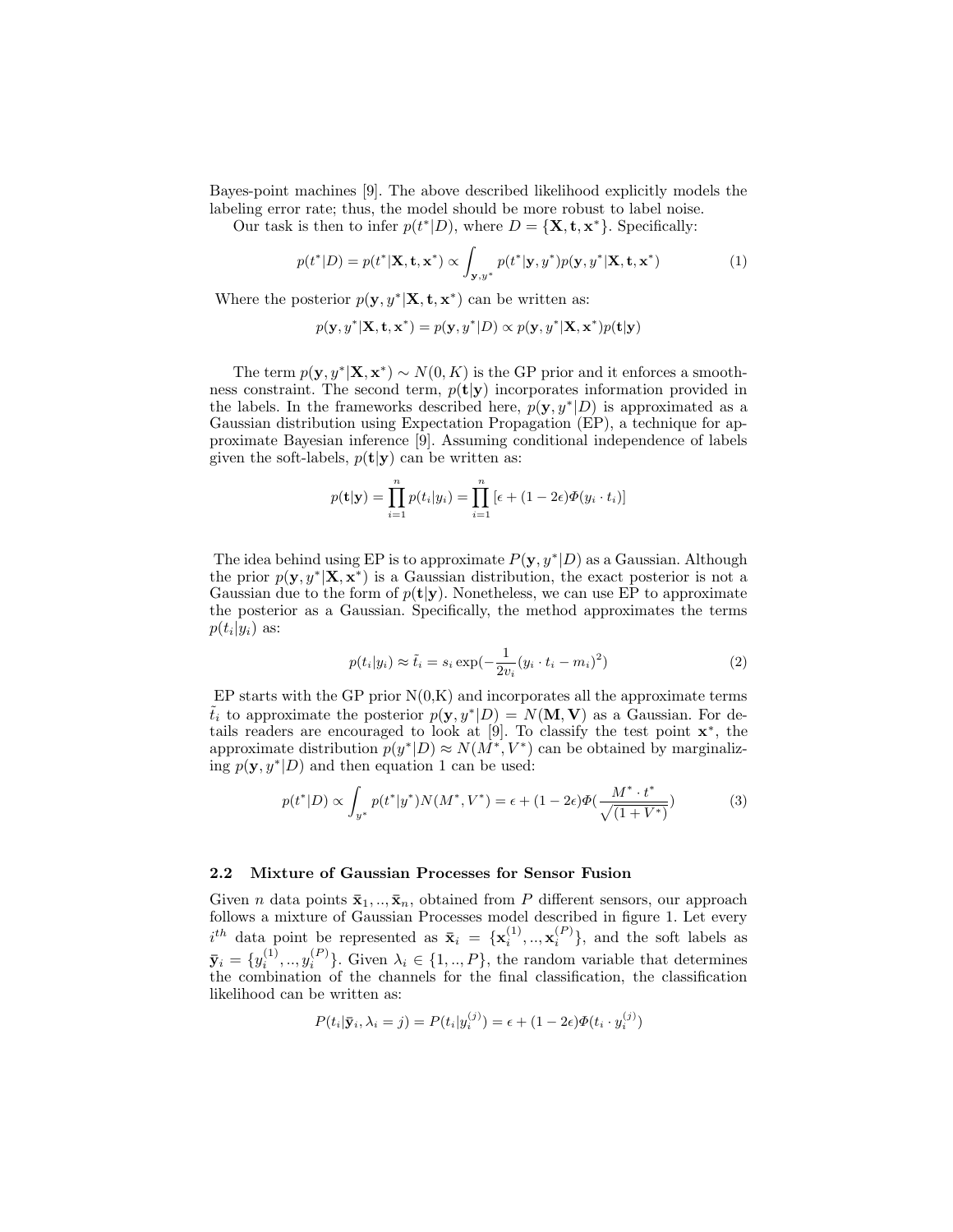```
Given \{\bar{\mathbf{X}}, \mathbf{t}\} and \bar{\mathbf{x}}^*Step 1: Initialization
      -For all the labeled points i = 1 to n do
               · Initialize Q(\lambda_i) using uniform distribution
      -For all the modalities p = 1 to P do
               · Incorporate all the labeled data points to obtain a Gaussian posterior for the soft labels:
                         p^0(\mathbf{y}^{(p)}) = N(\mathbf{y}^{(p)}; \mathbf{M}_{\mathbf{y}^{(p)}}, \mathbf{V}_{\mathbf{y}^{(p)}})· Initialize: Q(\mathbf{y}^{(p)}) = p^0(\mathbf{y}^{(p)})Step 2: Variational Updates
      -Repeat until change in posteriors is less than some small threshold
               Update Q(\Lambda) using equation 6.
               \cdot Update Q(\bar{Y}) using equation 7.
Step 3: Classifying Test Data
      -Compute \mathbf{\hat{\Lambda}} = \arg \max_{\mathbf{\Lambda}} Q(\mathbf{\Lambda})-Use P-way classification to get the posterior Q(\lambda^*)-Estimate p(t^*|\bar{\mathbf{X}}, \mathbf{t}) using equation 9
```
Fig. 2. Summary of the algorithm to classify the test data point using a mixture of Gaussian Processes. This algorithm can be readily extended to more than one test points without any computational overhead.

Given a test point  $\bar{\mathbf{x}}^*$ , let  $\bar{\mathbf{X}} = {\bar{\mathbf{x}}_1, ..., \bar{\mathbf{x}}_n, \bar{\mathbf{x}}^*}$  denote all the training and the test points. Further, let  $\bar{\mathbf{Y}} = {\{\mathbf{y}^{(1)}, ..., \mathbf{y}^{(P)}\}}$ , denote the hidden soft labels corresponding to each channel of all the data including the test point. Let,  $Q(\bar{Y}) =$  $\prod_{p=1}^{P} Q(\mathbf{y}^{(p)})$  and  $Q(\mathbf{\Lambda}) = \prod_{i=1}^{n} Q(\lambda_i)$ , denote the approximate posterior over the hidden variables  $\bar{Y}$  and  $\Lambda$ , where  $\Lambda = {\lambda_1, ..., \lambda_n}$  are the switches corresponding only to the n labeled data points. Let  $p(\bar{Y})$  and  $p(\Lambda)$  be the priors with  $p(\bar{Y}) = \prod_{p=1}^{P} p(\mathbf{y}^{(p)})$ , the product of GP priors and  $p(\Lambda)$  uniform. Given  $\bar{\mathbf{X}}$  and the labels t, our algorithm iteratively optimizes the variational bound:

$$
F = \int_{\bar{\mathbf{Y}}, \mathbf{\Lambda}} Q(\bar{\mathbf{Y}}) Q(\mathbf{\Lambda}) \log(\frac{p(\bar{\mathbf{Y}}) p(\mathbf{\Lambda}) p(\mathbf{t} | \bar{\mathbf{X}}, \bar{\mathbf{Y}}, \mathbf{\Lambda})}{Q(\bar{\mathbf{Y}}) Q(\mathbf{\Lambda})})
$$
(4)

The classification using EP is required only once, irrespective of the number of iterations. In each iteration to optimize the bound given in equation 4, the classification rules are updated using the Gaussian approximations provided by EP. The algorithm is shown in figure 2 and can be divided into 3 steps: initialization, optimization and classification, which are described below.

**Step 1: Initialization:** In the first step, the approximate posterior  $Q(\bar{Y})Q(\Lambda)$  $=\prod_{p=1}^P Q(\mathbf{y}^{(p)}) \prod_{i=1}^n Q(\lambda_i)$  is initialized. Here,  $Q(\lambda_i)$  are multinomial distributions and are initialized randomly using a uniform distribution.  $Q(\mathbf{y}^{(p)})$  are normal distributions and to initialize them, we first use EP as described in section 2.1, considering all the data points irrespective of the state of the switches. EP results in the approximate Gaussian posteriors  $p^0(\mathbf{y}^{(p)}) = N(\mathbf{y}^{(p)}; \mathbf{M}_{\mathbf{y}^{(p)}}, \mathbf{V}_{\mathbf{y}^{(p)}})$ for all  $p \in \{1, ..., P\}$ , which are used to initialize  $Q(\mathbf{y}^{(p)})$ . A very useful bi-product of EP is the Gaussian approximations of the likelihoods, which would later be used to update our classification during the variational iterations in step 2.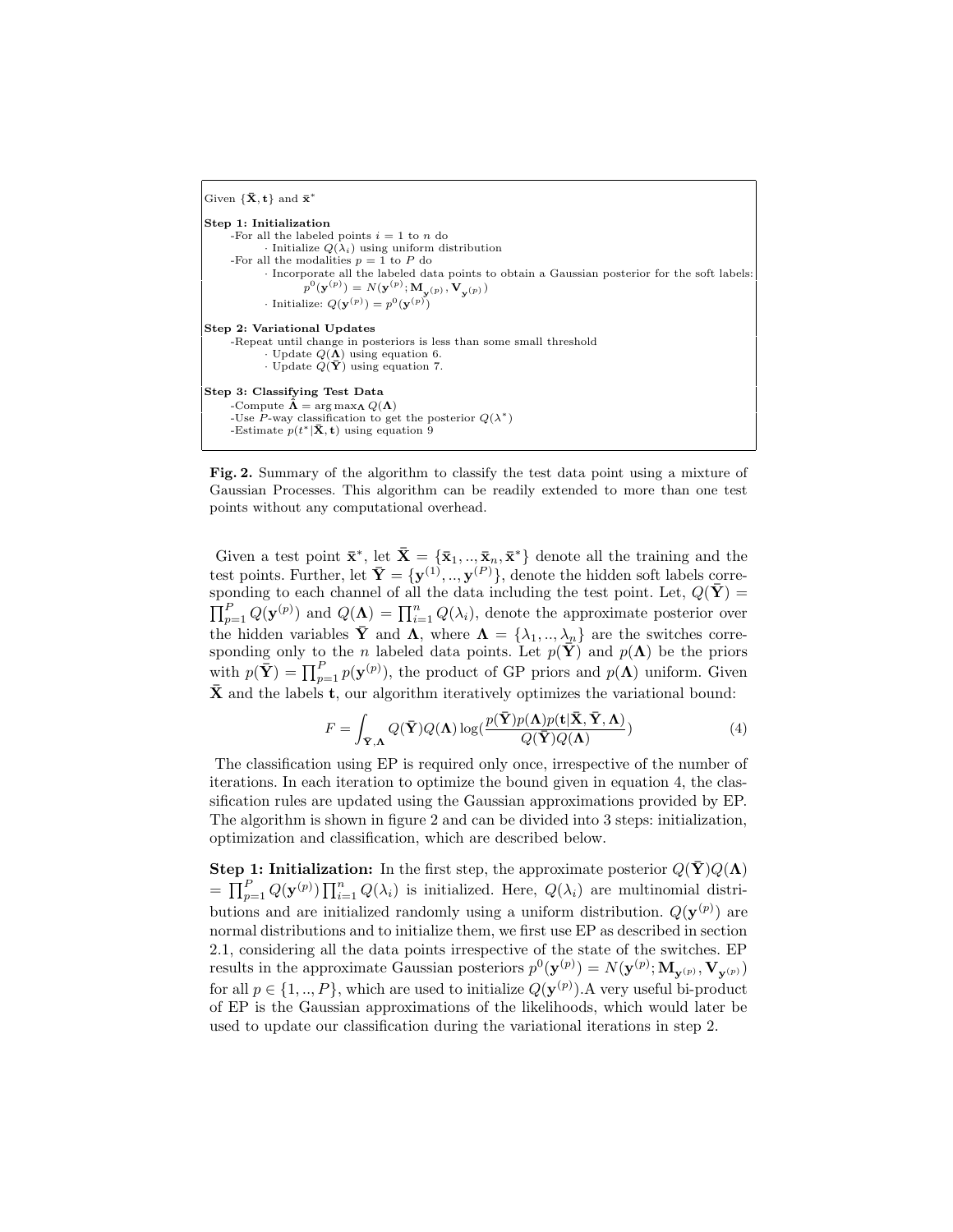Step 2: Optimization: The bound given in equation 4 is optimized by iteratively updating  $Q(\bar{Y})$  and  $Q(\Lambda)$ . Given the approximations  $\dot{Q}^k(\Lambda)$  and  $Q^k(\bar{Y})$ from the  $k^{th}$  iteration,  $Q^{k+1}(\Lambda)$  and  $Q^{k+1}(\bar{Y})$  can be updated using variational updated rules [1]. Specifically, update rules for  $Q(\lambda_i)$  and  $Q(\mathbf{y}^{(p)})$  are as follows:

$$
Q^{k+1}(\lambda_i) \propto \exp\{\int_{\overline{\mathbf{Y}}} Q^k(\overline{\mathbf{Y}}) \log p(t_i | \overline{\mathbf{Y}}, \lambda_i)\}
$$
  

$$
Q^{k+1}(\mathbf{y}^{(p)}) \propto \exp\{\int_{\mathbf{\Lambda}} Q^k(\mathbf{\Lambda}) \log p(\mathbf{y}^{(p)}) p(\mathbf{t} | \mathbf{y}^{(p)}, \mathbf{\Lambda})\}
$$

The update for  $Q(\lambda_i = p)$  can be written as:

$$
Q^{k+1}(\lambda_i = p) \propto \exp\{\int_{y_i^{(p)}} Q^k(y_i^{(p)}) \log p(t_i | y_i^{(p)})\}
$$
(5)

$$
= \exp\{\int_{y_i^{(p)}} Q^k(y_i^{(p)}) \log(\epsilon + (1 - 2\epsilon) \Phi(t_i y_i^{(p)}))\}\
$$
(6)

Equation 6 is intractable but can be computed efficiently by importance sampling using the 1-D Gaussian  $Q^k(y_i^p)$  as a proposal distribution. Further, we have the Gaussian approximations from EP for the likelihood term  $p(t_i|y_i^{(p)}) \approx$  $s_i^{(p)} \exp(-\frac{1}{2v_0^{(p)}})$  $\frac{1}{2v_i^{(p)}}(y_i^{(p)} \cdot t_i - m_i^{(p)})^2$ ). It can be shown that the update rule for  $Q(\mathbf{y}^{(p)})$ reduces down to:

$$
Q^{k+1}(\mathbf{y}^{(p)}) \propto p(\mathbf{y}^{(p)}) \prod_{i=1}^{n} N(y_i^{(p)}; m_i^{(p)} \cdot t_i, \frac{v_i^{(p)}}{Q^k(\lambda_i)})
$$
(7)

This is just a product of Gaussian terms; thus, there is no need to rerun the EP to estimate the new posterior over soft classifications. Further, note that  $Q(\lambda_i)$  divides the variance, hence controlling the contribution of each labeled data point for different channels.

Step 3: Classification: In the final step, given the posterior over the switches,  $Q(\lambda_i)$   $\forall i \in [1..n]$ , we first infer the switches for the test data  $\bar{\mathbf{x}}^*$ . For this, we do a P-way classification using the GP algorithm described in 2.1 with  $\hat{\Lambda}$  =  $\arg \max_{\mathbf{\Lambda}} Q(\mathbf{\Lambda})$  as labels. Specifically, for an unlabeled point  $\bar{\mathbf{x}}^*, P$  different classifications are done where each classification provides us with  $q_r^*$ , where  $r \in$  $\{1, ..., P\}$ , and equals to the probability that channel r was chosen to classify  $\bar{\mathbf{x}}^*$ . The posterior  $Q(\lambda^* = r)$  is then set to  $\frac{q_r^*}{\sum_{p=1}^P q_p^*}$ . In our experiments, for each of these P classifications, we clubbed all the channels together using -1 as observations for the modalities that were missing. Note, that we are not limited to using all the channels clubbed together; but, various combinations of the modalities can be used including other indicator and contextual variables.

Once we have the posterior over the switch for the test data,  $Q(\lambda^*)$ , we can infer class probability of an unlabeled data point  $\bar{\mathbf{x}}^*$  using:

$$
p(t^*|\bar{\mathbf{X}}, \mathbf{t}) = \int_{\bar{\mathbf{Y}}, \lambda^*} p(t^*|\bar{\mathbf{Y}}, \lambda^*) Q(\lambda^*) Q(\bar{\mathbf{Y}})
$$
(8)

$$
= \sum_{p=1}^{P} Q(\lambda^* = p)(\epsilon + (1 - 2\epsilon)\Phi(\frac{M_{y^{(p)}}^* \cdot t^*}{\sqrt{1 + V_{y^{(p)}}^*}}))
$$
(9)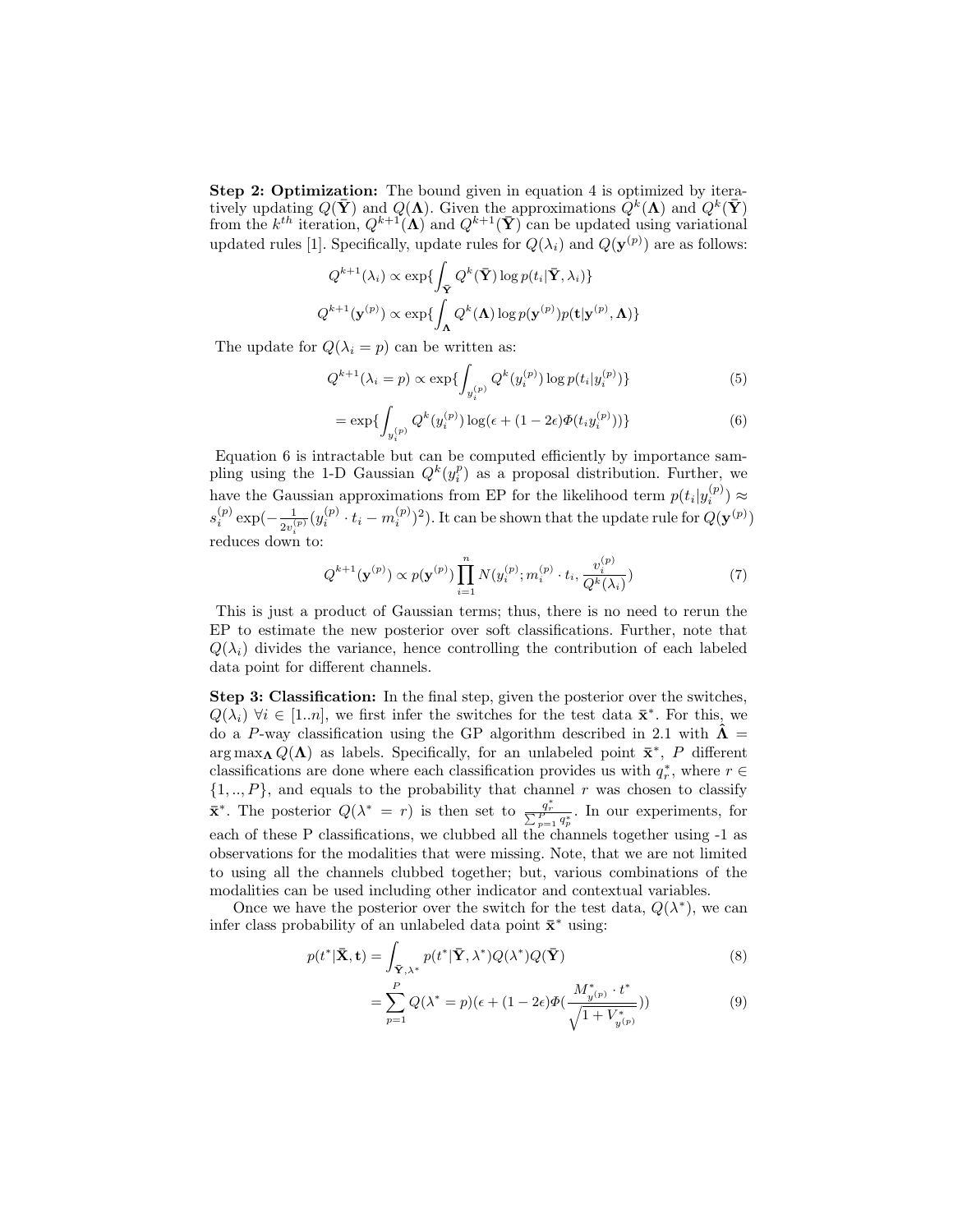

Fig. 3. (a) Toy dataset with the labeled points highlighted, and classification results using (b) X-modality only, (c) Y-modality only, (d) sum rule, (e) product rule and  $(f)$ the mixture of GP. The circles in (f) represent points classified with a greater weight on the X-modality and the triangles with a greater weight on the Y-modality.

Here,  $M^*_{y(p)}$  and  $V^*_{y^{(p)}}$  are the mean and the variance of the marginal Gaussian approximation for  $p^{th}$  channel corresponding to the hidden soft label  $\bar{y}^*$ .

# 3 Experiments and Results

We first demonstrate the features of the approach on a toy dataset and then apply it to the task of affect recognition using multiple modalities. We also evaluate the performance of other classifier combination schemes by training SVMs and the GP classifiers on the complete data. These standard classifier combination schemes are shown in Table 1.

Toy Dataset: A toy dataset is shown in figure 3(a), which has been previously introduced by Zhou et al. [15]. The top and the bottom half moon correspond to two different classes. The example shown in the figure has 15 labeled points from each class (30 total) and 100 test points (200 total). First, we perform two GP classifications using the method described in 2.1; one classifies the test points by just using the X-modality (dimension) and the other just using the Y-modality (dimension). Figures 3(b)  $\&$  (c) show the results of these classifications using each individual modality, which is fairly poor. Figure 3(d)  $\&$  (e) show classification using the sum and the product rule applied using the result of X and the Y classification. Finally, figure  $3(f)$  shows successful classification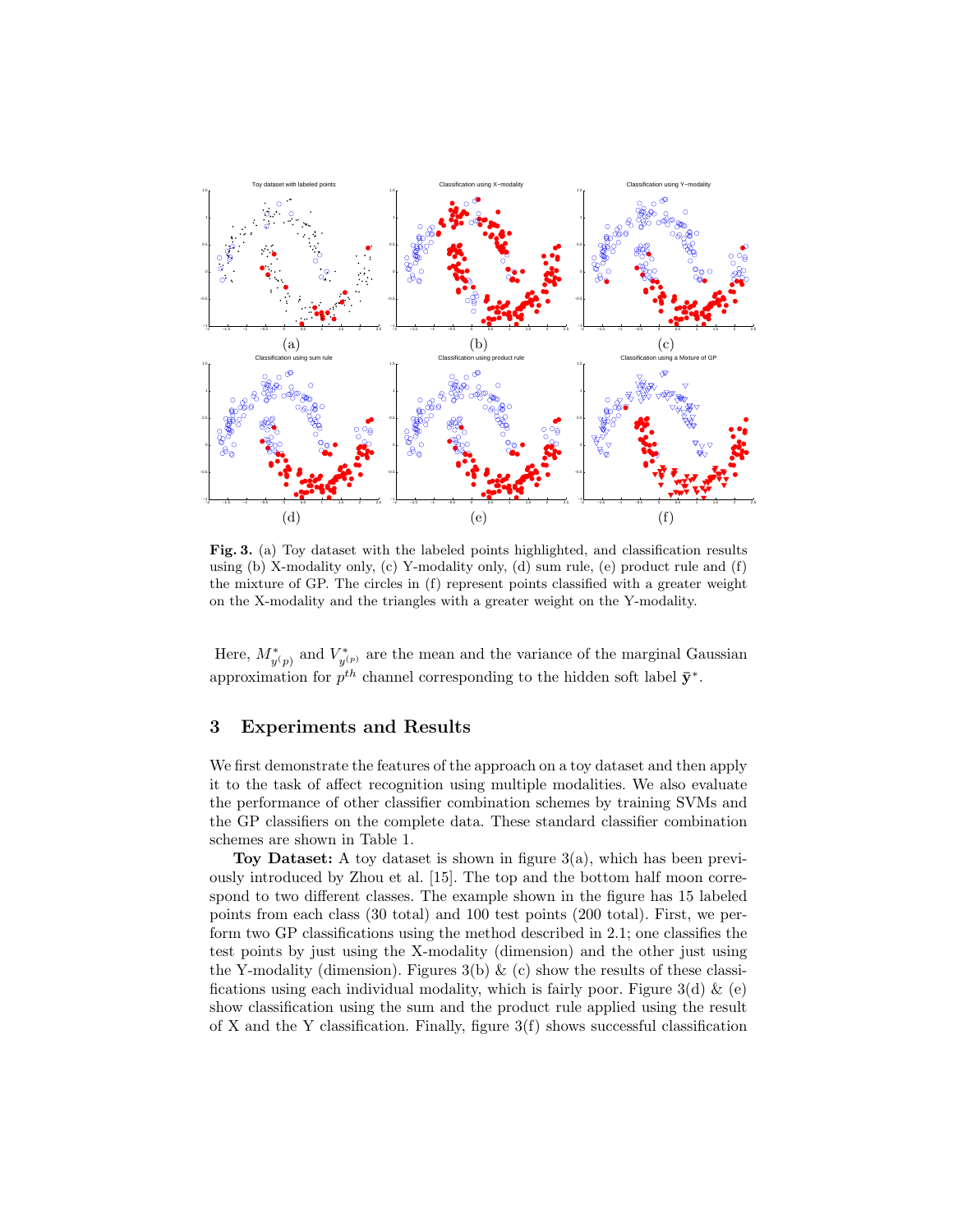

Fig. 4. (a) MATLAB boxplots comparing the standard classifier combination methods for GP and SVM on the affect data. The squares represent the mean, the lines in the middle of the box represents the median, the bounding box represent quartile values and the  $'$ +' symbols represent the statistical outliers. (b) Recognition rates of mix of GP vs. GP(posture) and (c) Mix of GP vs. SVM(posture) for the 24 runs. Each point is (accuracy SVM/GP (posture), accuracy mix of GP). Points over the lines correspond to the trials when mix of GP had the better recognition rate. The circle radii represent repeating results; the larger the circle the more the repetition of the points.

using the mixture of GP framework. In figure  $3(f)$  the data points drawn as triangles were classified with a greater weight on the Y modality and the data points drawn as circles with a greater weight on the X-modality. We can see from the figure, that the final classification decision adapts itself according to the input space; thus, demonstrating the capability to perform sensor selection.

Recognizing Affect: We applied the mixture of GP framework to the problem of machine recognition of affect using multiple modalities. We look at the problem of detecting the affective state of interest in a child who is solving a puzzle on the computer. The training and the testing data consists of observations from three different channels: the face, posture and the puzzle activity. Every feature vector corresponding to a datapoint encodes the facial activity, posture activity and game information for a time segment of 8 secs [6]. The database includes 8 children and consists of 61 samples of high-interest, 59 samples of low-interest and 16 samples of refreshing. Only 49 samples had all three channels present. The other 87 samples had the face channel missing. In this paper, we only look at the binary problem of detecting the state of high-interest (61 samples) versus the states of low-interest and refreshing (75 samples).

We trained GP classifiers for each of the three channels using an RBF kernel to compute the similarity matrices for the GP priors with the kernel-width hyper-parameter  $\sigma$  fixed to 0.81, 7.47 and 5.90 for the face, the posture and the puzzle channel respectively. The value of  $\epsilon$  was fixed at 0.42 for face, 0.0 for posture and 0.37 for the puzzle modality. These parameters were choosen using evidence maximization a standard approach within the Bayesian framework. We randomly selected 87.5% of the points as training data and computed the hyperparamters using evidence maximization. This process was repeated 10 times and the mean values of the hyperparameters were used in our experiments. The P-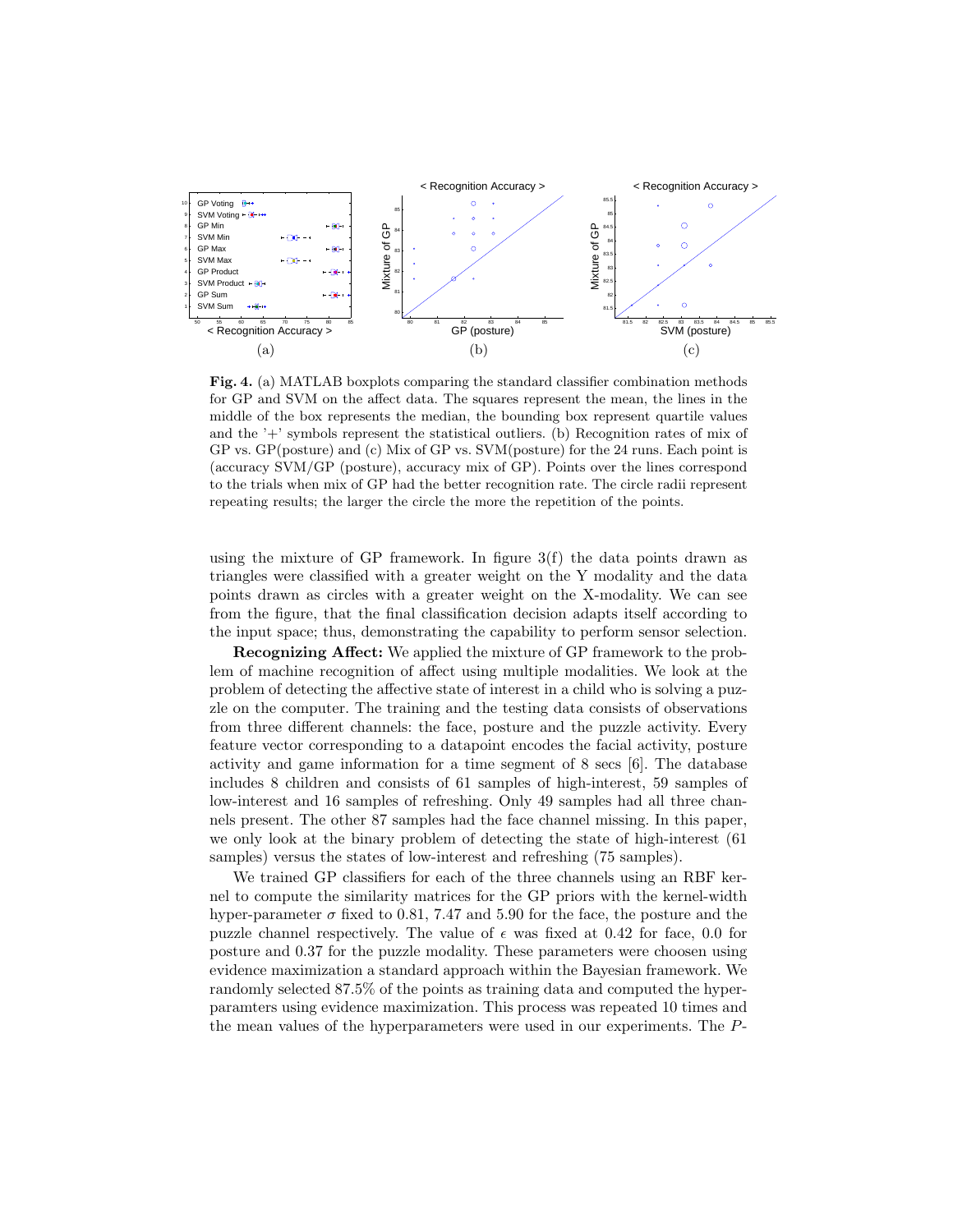Table 1. Classifier Combination Methods.

|  |                         | Table 2. Average recognition rates      |  |
|--|-------------------------|-----------------------------------------|--|
|  |                         | (standard deviation in parenthesis) for |  |
|  | 24 runs on affect data. |                                         |  |

| Rule                      | Criteria                                                                                                     |
|---------------------------|--------------------------------------------------------------------------------------------------------------|
| Sum                       | $p(t = 1 \mathbf{x}^{(1)}\mathbf{x}^{(P)}) \propto \sum_{p=1}^{P} p(t = 1 \mathbf{x}^{(p)})$                 |
|                           | <b>Product</b> $p(t = 1 \mathbf{x}^{(1)}\mathbf{x}^{(P)}) \propto \prod_{n=1}^{P} p(t = 1 \mathbf{x}^{(p)})$ |
| Max                       | $p(t = 1 \mathbf{x}^{(1)}\mathbf{x}^{(P)}) \propto \max_{p} p(t = 1 \mathbf{x}^{(p)})$                       |
| Min                       | $p(t = 1 \mathbf{x}^{(1)}\mathbf{x}^{(P)}) \propto \min_{p} p(t = 1 \mathbf{x}^{(p)})$                       |
|                           | $p(t = 1 \mathbf{x}^{(1)}\mathbf{x}^{(P)}) \propto$                                                          |
| $\operatorname{\bf Vote}$ | if $\sum_{p=1}^{P} [p(t=1 \mathbf{x}^{(p)})] \geq \lceil \frac{P}{2} \rceil$<br>otherwise                    |

SVM GF Face  $52.66\%(1.4)$   $52.78\%(0.7)$ <br>Posture  $82.99\%(0.6)$   $82.02\%(0.7)$ **Posture**  $82.99\%(0.6) 82.02\%(0.9)$ <br>**Puzzle**  $60.82\%(1.5) 60.54\%(0.9)$  $60.82\%(1.5) \mid 60.54\%(0.9)$  $\textbf{Sum}$  63.63%(0.9) 81.34%(1.2) **Prod**  $63.76\%(0.9)$   $81.34\%(1.2)$ Max  $71.94\%(1.5)$   $81.37\%(1.0)$ <br>Min  $71.94\%(1.5)$   $81.37\%(1.0)$  $71.94\% (1.5)$  $\frac{\text{Vote}}{\text{Mix of GP}}$  62.35%(1.2) 60.90%(0.6)  $83.55\% (1.2)$ 

way classification for estimating the posterior over  $\lambda^*$  was also performed using an RBF kernel with kernel width set to 10.38.

We also evaluate the performance of SVM on this dataset. The SVMs were trained using an RBF kernel and the leave-one-out validation procedure was applied for selecting the penalty parameter C and the kernel width  $\sigma$ . The validation procedure was performed ten times, where each time 87.5% of datapoints were randomly choosen as training data. The mean of the resulting 10 parameters  $(\sigma, C)$  were finally choosen and were equal to  $(10.48, 1.49), (11.47, 1.33)$ and (10.66, 2.24) for the face, the posture and the puzzle modality respectively.

We performed 8-fold cross-validation to report the results. In every round the dataset was equally split into 8 parts. The algorithms were tested on every part with the other 7 parts (87.5% of data) used as the training set. Each of these rounds was repeated 24 times to report the results.

First, we compare the performance of standard classifier combination methods for GP based classification and SVMs. The GP classification provides class probabilities for the datapoints, which can directly be used in the standard classifier combination methods (table 1). The sigmoid function can be used to map an SVM output to a value between 0 and 1 and can be used to combine classifiers using the standard rules. There have been many other approaches suggested to convert the SVM output to a probability value and we leave the comparison of those as future work. Figure 4 shows the MATLAB boxplots and compares the performance of the different fixed classifier combination approaches for GP and SVM. The figure plots the mean, the median and quartile values. The figure shows that the GP based classifier combinations outperform the classifier combinations based on the probabilistic interpretation of the SVM output.

Further, table 2 shows the recognition results for each individual modality and many classifier combination rules. Among the individual modalities, the posture channel achieves the highest recognition both with the GP classification and the SVM. Further, it can be easily seen that the classification based on the posture modality outperforms the standard classifier combination rules. Since most of the discriminating information is contained in the posture channel, the standard classifier combination methods don't work well as they assign equal